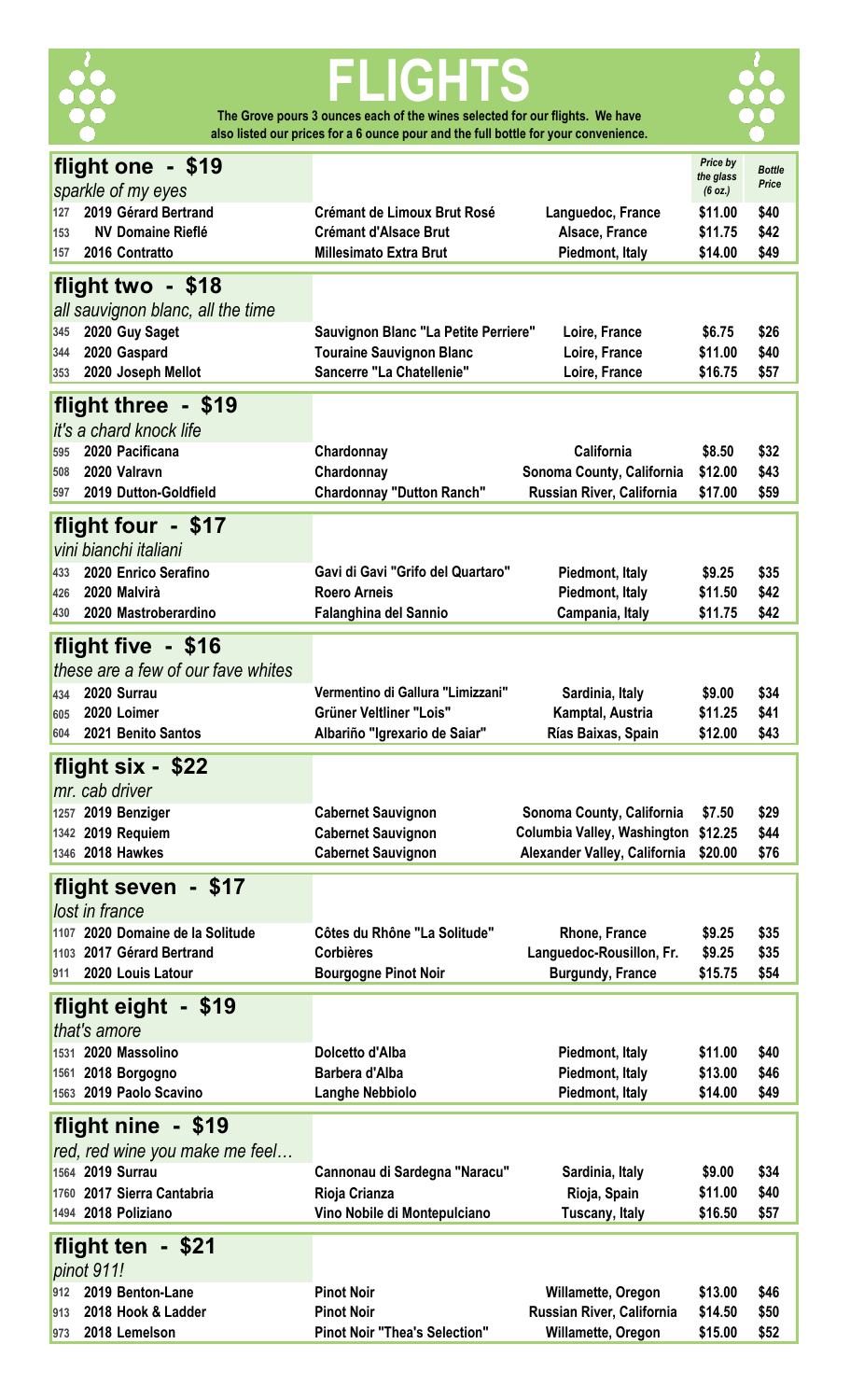

# **IES BY THE GLASS**



#### **glass pours are 6 ounces\* (1/4th of a bottle)**

### **SPARKLING WINES 6 oz. pour Bottle**

- **NV** Mistinguett **Cavaria Brut Cavaria Brut Nature Cavaria Brut Nature Peneder**
- **NV Adriano Adami Prosecco "Garbèl" Treviso, Italy \$9.25 \$35**
- **127 2019 Gérard Bertrand 61.000 Cré**
- **NV** Domaine Rieflé **153 Cré**
- **2016 Contratto Millesimato Extra Brut Piedmont, Italy \$14.00 \$49**

### **WHITE WINES 6 oz. pour Bottle**

| 572 |                  | 2019 Hogue            | Chardonnay                            | Columbia Valley, Washington \$5.50 |         | \$21 |
|-----|------------------|-----------------------|---------------------------------------|------------------------------------|---------|------|
| 213 |                  | 2020 Mont Gravet      | Rosé (it's pink!)                     | Languedoc, France                  | \$5.75  | \$22 |
| 410 | <b>2020 Riff</b> |                       | <b>Pinot Grigio</b>                   | Veneto, Italy                      | \$5.75  | \$22 |
| 345 |                  | 2020 Guy Saget        | Sauvignon Blanc "La Petite Perriere"  | Loire, France                      | \$6.75  | \$26 |
| 324 |                  | 2021 Ponga            | <b>Sauvignon Blanc</b>                | <b>Marlborough, New Zealand</b>    | \$7.50  | \$29 |
| 595 |                  | 2020 Pacificana       | Chardonnay                            | California                         | \$8.50  | \$32 |
| 603 |                  | 2019 August Kesseler  | <b>Riesling Kabinett "R"</b>          | <b>Rheingau, Germany</b>           | \$8.50  | \$32 |
| 434 |                  | 2020 Surrau           | Vermentino di Gallura "Limizzani"     | Sardinia, Italy                    | \$9.00  | \$34 |
| 433 |                  | 2020 Enrico Serafino  | Gavi di Gavi "Grifo del Quartaro"     | Piedmont, Italy                    | \$9.25  | \$35 |
| 408 |                  | <b>2020 Livon</b>     | <b>Pinot Grigio</b>                   | Collio, Italy                      | \$10.50 | \$38 |
| 344 |                  | 2020 Gaspard          | <b>Touraine Sauvignon Blanc</b>       | Loire, France                      | \$11.00 | \$40 |
| 605 |                  | 2020 Loimer           | Grüner Veltliner "Lois"               | Kamptal, Austria                   | \$11.25 | \$41 |
| 426 |                  | 2020 Malvirà          | <b>Roero Arneis</b>                   | Piedmont, Italy                    | \$11.50 | \$42 |
| 430 |                  | 2020 Mastroberardino  | Falanghina del Sannio                 | Campania, Italy                    | \$11.75 | \$42 |
| 508 |                  | 2020 Valravn          | Chardonnay                            | Sonoma County, California          | \$12.00 | \$43 |
| 604 |                  | 2021 Benito Santos    | Albariño "Igrexario de Saiar"         | Rías Baixas, Spain                 | \$12.00 | \$43 |
| 353 |                  | 2020 Joseph Mellot    | Sancerre "La Chatellenie"             | Loire, France                      | \$16.75 | \$57 |
| 597 |                  | 2019 Dutton-Goldfield | <b>Chardonnay "Dutton Ranch"</b>      | Russian River, California          | \$17.00 | \$59 |
| 553 |                  | 2020 Olivier Leflaive | <b>Bourgogne Blanc "Les Sétilles"</b> | <b>Burgundy, France</b>            | \$19.00 | \$68 |

# **RED WINES 6 oz. pour Bottle**

### **DESSERT WINES**  $\begin{bmatrix} \begin{matrix} 3 & 0 \\ 3 & 0 \end{matrix} \end{bmatrix}$

|     | 831 NV Quinta de la Rosa          | 10-year Tawny Port               |
|-----|-----------------------------------|----------------------------------|
|     | 805 2016 Taylor Fladgate          | <b>Late Bottled Vintage Port</b> |
|     | 829 2018 Château Rieussec (375mL) | Sauternes "Carmes de Rieussec"   |
| 828 | NV The Rare Wine Co.              | Madeira "Savannah" Verdelho      |
| 823 | NV Dow's                          | 20-year Tawny Port               |

|                          |                   | 6 oz. pour | <b>Price</b> |
|--------------------------|-------------------|------------|--------------|
| va Brut Nature           | Penedès, Spain    | \$7.00     | \$27         |
| ›secco "Garbèl"          | Treviso, Italy    | \$9.25     | \$35         |
| mant de Limoux Brut Rosé | Languedoc, France | \$11.00    | \$40         |
| mant d'Alsace Brut       | Alsace, France    | \$11.75    | \$42         |
| lesimato Extra Brut      | Piedmont, Italy   | \$14.00    | \$49         |
|                          |                   |            |              |

**Price**

**Price**

| .   | <b>LUIU IIUYUU</b>        | <b>VIIUL YVIIIUV</b>                        | <b>Polanda Fancy, Fraonington WO.00</b> |         | YL 1 |
|-----|---------------------------|---------------------------------------------|-----------------------------------------|---------|------|
| 213 | 2020 Mont Gravet          | Rosé (it's pink!)                           | Languedoc, France                       | \$5.75  | \$22 |
| 410 | <b>2020 Riff</b>          | <b>Pinot Grigio</b>                         | Veneto, Italy                           | \$5.75  | \$22 |
|     | 345 2020 Guy Saget        | <b>Sauvignon Blanc "La Petite Perriere"</b> | Loire, France                           | \$6.75  | \$26 |
|     | 324 2021 Ponga            | <b>Sauvignon Blanc</b>                      | Marlborough, New Zealand                | \$7.50  | \$29 |
|     | 595 2020 Pacificana       | Chardonnay                                  | California                              | \$8.50  | \$32 |
|     | 603 2019 August Kesseler  | <b>Riesling Kabinett "R"</b>                | Rheingau, Germany                       | \$8.50  | \$32 |
|     | 434 2020 Surrau           | Vermentino di Gallura "Limizzani"           | Sardinia, Italy                         | \$9.00  | \$34 |
|     | 433 2020 Enrico Serafino  | Gavi di Gavi "Grifo del Quartaro"           | Piedmont, Italy                         | \$9.25  | \$35 |
| 408 | <b>2020 Livon</b>         | <b>Pinot Grigio</b>                         | Collio, Italy                           | \$10.50 | \$38 |
|     | 344 2020 Gaspard          | <b>Touraine Sauvignon Blanc</b>             | Loire, France                           | \$11.00 | \$40 |
| 605 | 2020 Loimer               | Grüner Veltliner "Lois"                     | Kamptal, Austria                        | \$11.25 | \$41 |
|     | 426 2020 Malvirà          | <b>Roero Arneis</b>                         | Piedmont, Italy                         | \$11.50 | \$42 |
|     | 430 2020 Mastroberardino  | <b>Falanghina del Sannio</b>                | Campania, Italy                         | \$11.75 | \$42 |
|     | 508 2020 Valravn          | Chardonnay                                  | Sonoma County, California               | \$12.00 | \$43 |
|     | 604 2021 Benito Santos    | Albariño "Igrexario de Saiar"               | Rías Baixas, Spain                      | \$12.00 | \$43 |
|     | 353 2020 Joseph Mellot    | <b>Sancerre "La Chatellenie"</b>            | Loire, France                           | \$16.75 | \$57 |
|     | 597 2019 Dutton-Goldfield | <b>Chardonnay "Dutton Ranch"</b>            | Russian River, California               | \$17.00 | \$59 |
|     | 553 2020 Olivier Leflaive | <b>Bourgogne Blanc "Les Sétilles"</b>       | <b>Burgundy, France</b>                 | \$19.00 | \$68 |
|     |                           |                                             |                                         |         |      |

 **83 8.34 8.35 8.35 8.35 8.35 8.35 8.35 8.35 8.35 8.35 8.35 8.35 8.35 8.35 8.35 Late Bottled Vintage Port** 

**20-year Tawny Port** 

|      | 1841 2018 Foppiano               | Petite Sirah blend "1896"            | California                          | \$7.25  | \$28 |
|------|----------------------------------|--------------------------------------|-------------------------------------|---------|------|
|      | 1638 2019 Belasco de Baquedano   | Malbec "Llama"                       | Lujan de Cuyo, Argentina            | \$7.50  | \$29 |
|      | 1257 2019 Benziger               | <b>Cabernet Sauvignon</b>            | Sonoma County, California           | \$7.50  | \$29 |
| 955  | 2020 Hahn                        | <b>Pinot Noir</b>                    | <b>Monterey County, California</b>  | \$8.50  | \$32 |
|      | 1529 2018 Aia Vecchia            | <b>Merlot Blend "Lagone" IGT</b>     | Tuscany, Italy                      | \$8.50  | \$32 |
|      | 1564 2019 Surrau                 | Cannonau di Sardegna "Naracu"        | Sardinia, Italy                     | \$9.00  | \$34 |
|      | 1107 2020 Domaine de la Solitude | Côtes du Rhône "La Solitude"         | Rhone, France                       | \$9.25  | \$35 |
|      | 1103 2017 Gérard Bertrand        | <b>Corbières</b>                     | Languedoc-Rousillon, Fr.            | \$9.25  | \$35 |
| 1835 | <b>NV Marietta Cellars</b>       | Zinfandel blend "Old Vine Red"       | Geyserville, California             | \$9.75  | \$36 |
|      | 1531 2020 Massolino              | Dolcetto d'Alba                      | Piedmont, Italy                     | \$11.00 | \$40 |
|      | 1760 2017 Sierra Cantabria       | Rioja Crianza                        | Rioja, Spain                        | \$11.00 | \$40 |
|      | 1342 2019 Requiem                | <b>Cabernet Sauvignon</b>            | Columbia Valley, Washington \$12.25 |         | \$44 |
|      | 1639 2018 Clos de los Siete      | <b>Malbec blend</b>                  | Mendoza, Argentina                  | \$13.00 | \$46 |
|      | 1561 2018 Borgogno               | Barbera d'Alba                       | Piedmont, Italy                     | \$13.00 | \$46 |
| 912  | 2019 Benton-Lane                 | <b>Pinot Noir</b>                    | Willamette, Oregon                  | \$13.00 | \$46 |
|      | 1563 2019 Paolo Scavino          | Langhe Nebbiolo                      | Piedmont, Italy                     | \$14.00 | \$49 |
| 913  | 2018 Hook & Ladder               | <b>Pinot Noir</b>                    | Russian River, California           | \$14.50 | \$50 |
| 973  | 2018 Lemelson                    | <b>Pinot Noir "Thea's Selection"</b> | Willamette, Oregon                  | \$15.00 | \$52 |
| 911  | 2020 Louis Latour                | <b>Bourgogne Pinot Noir</b>          | <b>Burgundy, France</b>             | \$15.75 | \$54 |
|      | 1494 2018 Poliziano              | Vino Nobile di Montepulciano         | Tuscany, Italy                      | \$16.50 | \$57 |
|      | 1346 2018 Hawkes                 | <b>Cabernet Sauvignon</b>            | Alexander Valley, California        | \$20.00 | \$76 |
|      | 1106 2018 Château I 'Hosnitalet  | Grand Vin "La Clane"                 | Languedoc-Rousillon, Fr.            | \$22.00 | \$78 |

|                         | $*3$ oz.<br>pour | <b>Bottle</b><br><b>Price</b> |
|-------------------------|------------------|-------------------------------|
| Portugal                | \$6.25           | \$45                          |
| Portugal                | \$8.00           | \$55                          |
| <b>Bordeaux, France</b> | \$17.00          | \$57                          |
| Portugal                | \$18.00          | \$108                         |
| Portugal                | \$22.00          | \$131                         |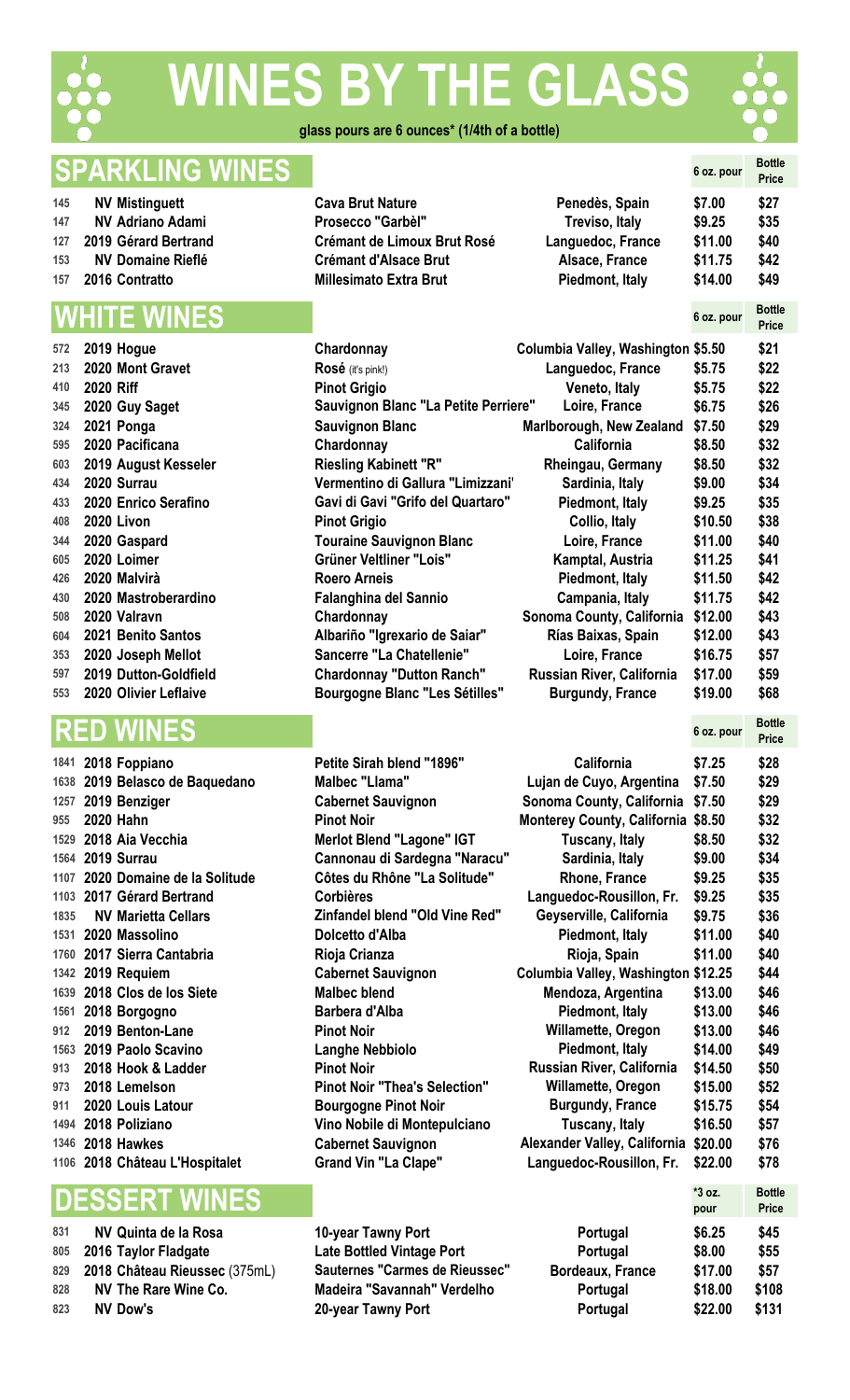### **WHITE WINES SPARKLING**

- **NV Paul Chollet 155 Crémant de Bourgogne Brut 2018 Mélanie Pfister Extra Brut Crémant d'Alsace "Breit" Alsace, France \$68 2018 Schramsberg Blanc de Blancs NV Drappier Brut "Carte d'Or" NV Demière-Ansiot Brut Grand Cru Blanc de Blancs Champagne, France \$100**
- 140 NV Roger Coulon **Brut "Réserve de l'Hommée" 1er Cru**
- **NV Gonet-Medeville Extra Brut Rosé**

### **ITALIAN WHITES**

- **2018 Feudi di San Gregorio Falanghina Campania, Italy \$46**
- **2019 Tenuta delle Terre Nere Etna Bianco Sicily, Italy \$48**
- **2020 Angelo Negro Roero Arneis "Serra Lupini" Piedmont, Italy \$49**
- 

### **SAUVIGNON BLANC**

- **2021 Jules Taylor Sauvignon Blanc**
- **2019 Cliff Lede** Sauvignon Blanc
- **2021 Shaw & Smith Sauvignon Blanc**
- **2020 François Crochet Sancerre "Les Perrois" Loire, France \$65 2019 Marc Deschamps Pouilly Fumé "Les Champs de Cri" Loire, France \$71**

### **HARDO**

### **DOMESTIC**

| 575 | 2019 Left Coast                    | <b>Chardonnay "Truffle Hill"</b>             | Willamette, Oregon              | \$48  |
|-----|------------------------------------|----------------------------------------------|---------------------------------|-------|
| 586 | 2020 Matthiasson                   | <b>Chardonnay "Linda Vista"</b>              | Napa, California                | \$60  |
| 531 | 2019 Failla                        | Chardonnay                                   | Sonoma Coast, California        | \$63  |
| 599 | 2019 Carpenter                     | <b>Chardonnay "Stone Vineyard"</b>           | Alexander Valley, California    | \$76  |
| 590 | 2018 Gran Moraine                  | Chardonnay                                   | Yamhill-Carlton, Oregon         | \$88  |
| 503 | 2018 Mayacamas                     | Chardonnay                                   | <b>Mount Veeder, California</b> | \$92  |
| 559 | 2019 Shafer                        | <b>Chardonnay "Red Shoulder Ranch"</b>       | Carneros, California            | \$113 |
| 510 | 2019 Kistler                       | <b>Chardonnay "Les Noisetiers"</b>           | Sonoma Coast, California        | \$123 |
| 582 | 2014 Bergström                     | <b>Chardonnay "Sigrid"</b>                   | Willamette, Oregon              | \$171 |
|     | <b>IMPORTED</b>                    |                                              |                                 |       |
| 501 | 2019 Domaine de la Croix Senaillet | Mâcon-Davayé                                 | <b>Burgundy, France</b>         | \$38  |
| 505 | 2019 Domaine de la Meuliere        | <b>Chablis</b>                               | <b>Burgundy, France</b>         | \$56  |
| 511 | 2015 Louis Michel                  | <b>Chablis 1er Cru "Butteaux"</b>            | <b>Burgundy, France</b>         | \$88  |
| 594 | 2018 Thierry et Pascale Matrot     | <b>Meursault</b>                             | <b>Burgundy, France</b>         | \$125 |
| 500 | 2019 Patrick Piuze                 | <b>Chablis 1er Cru "Vaillons Les Minots"</b> | <b>Burgundy, France</b>         | \$134 |

- 
- 
- 

### **OTHER WHITE WINES** AND ONE PINK WINE

### **2019 Quinta do Ameal Vinho Verde "Bico Amarelo" Minho, Portugal \$28 2018 Claude Branger 1866 Muscadet 2021 Rose Gold Rosé Côtes de Provence, France \$48 2016** Maximin Grünhäuser Riesling Kabinet

# **BO**

| <b>Burgundy, France</b>  | \$54  |
|--------------------------|-------|
| Alsace, France           | \$68  |
| Napa, California         | \$80  |
| <b>Champagne, France</b> | \$88  |
| <b>Champagne, France</b> | \$100 |
| <b>Champagne, France</b> | \$122 |
| Champagne, France        | \$154 |

| 435 | 2018 Feudi di San Gregorio   | Falanghina                  | Campania, Italy   | \$46 |
|-----|------------------------------|-----------------------------|-------------------|------|
| 429 | 2019 Tenuta delle Terre Nere | <b>Etna Bianco</b>          | Sicily, Italy     | \$48 |
| 427 | 2020 Angelo Negro            | Roero Arneis "Serra Lupini" | Piedmont, Italy   | \$49 |
| 432 | 2020 Terlan                  | <b>Pinot Bianco</b>         | Alto Adige, Italy | \$50 |

| Marlborough, New Zealand         | \$43 |
|----------------------------------|------|
| Napa, California                 | \$50 |
| <b>Adelaide Hills, Australia</b> | \$58 |
| Loire, France                    | \$65 |
| i"<br>Loire, France              | \$71 |

| 510 | 2019 Kistler                       | <b>Chardonnay "Les Noisetiers"</b>           | Sonoma Coast, California | \$123 |
|-----|------------------------------------|----------------------------------------------|--------------------------|-------|
| 582 | 2014 Bergström                     | <b>Chardonnay "Sigrid"</b>                   | Willamette, Oregon       | \$171 |
|     | <b>IMPORTED</b>                    |                                              |                          |       |
| 501 | 2019 Domaine de la Croix Senaillet | Mâcon-Davayé                                 | <b>Burgundy, France</b>  | \$38  |
| 505 | 2019 Domaine de la Meuliere        | <b>Chablis</b>                               | <b>Burgundy, France</b>  | \$56  |
| 511 | 2015 Louis Michel                  | <b>Chablis 1er Cru "Butteaux"</b>            | <b>Burgundy, France</b>  | \$88  |
| 594 | 2018 Thierry et Pascale Matrot     | <b>Meursault</b>                             | <b>Burgundy, France</b>  | \$125 |
| 500 | 2019 Patrick Piuze                 | <b>Chablis 1er Cru "Vaillons Les Minots"</b> | <b>Burgundy, France</b>  | \$134 |
| 589 | 2018 Joseph Drouhin                | <b>Chassagne-Montrachet</b>                  | <b>Burgundy, France</b>  | \$164 |
| 574 | 2019 Etienne Sauzet                | <b>Puligny-Montrachet</b>                    | <b>Burgundy, France</b>  | \$174 |

| 699 | 2019 Quinta do Ameal    | Vinho Verde "Bico Amarelo"            | Minho, Portugal           | \$28 |
|-----|-------------------------|---------------------------------------|---------------------------|------|
| 695 | 2020 Aigner             | Grüner Veltliner "Sandgrube"          | Kremstal, Austria         | \$36 |
| 601 | 2018 Claude Branger     | Muscadet Sèvre et Maine               | Loire, France             | \$46 |
| 214 | 2021 Rose Gold          | Rosé                                  | Côtes de Provence, France | \$48 |
| 600 | 2016 Maximin Grünhäuser | <b>Riesling Kabinett "Herrenberg"</b> | Mosel, Germany            | \$60 |
| 690 | 2015 Famille Perrin     | <b>Châteauneuf-du-Pape Blanc</b>      | Rhone, France             | \$82 |
|     |                         |                                       |                           |      |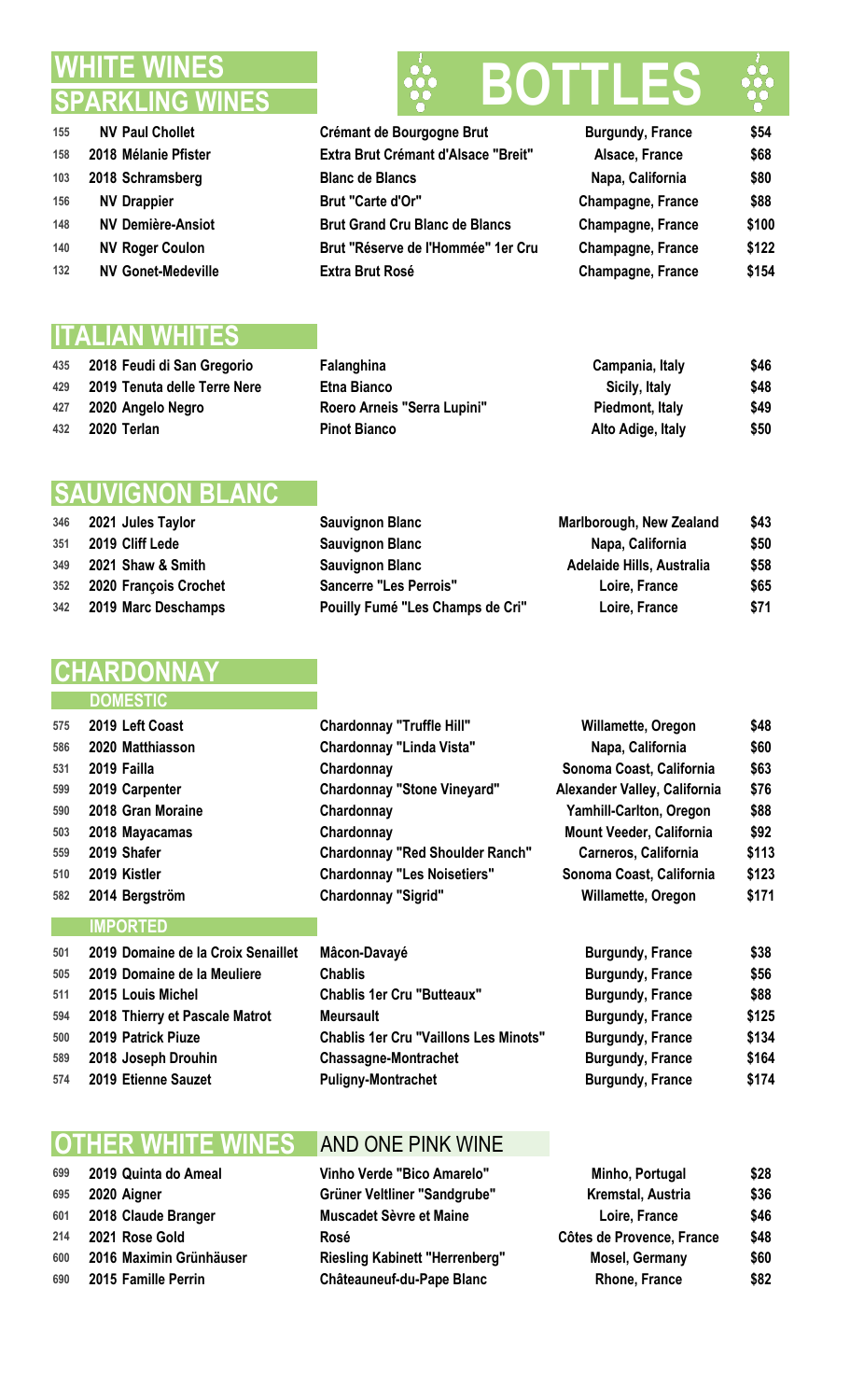### **RED WINES ITALIAN WINES TUSCANY**

| 1556 | 2019 Ciacci Piccolomini d'Aragona | <b>Toscana Rosso IGT</b>            | Tuscany, Italy  | \$35  |
|------|-----------------------------------|-------------------------------------|-----------------|-------|
| 1407 | 2019 Palagetto                    | <b>Chianti Colli Senesi</b>         | Tuscany, Italy  | \$36  |
| 1535 | 2016 I Veroni                     | Chianti Rufina Riserva "Quona"      | Tuscany, Italy  | \$63  |
| 1549 | 2019 Altesino                     | Rosso di Montalcino                 | Tuscany, Italy  | \$65  |
| 1555 | 2015 Mazzei                       | Maremma Toscana "Tenuta Belguardo"  | Tuscany, Italy  | \$122 |
| 1542 | 2016 Casanova di Neri             | <b>Brunello di Montalcino</b>       | Tuscany, Italy  | \$126 |
| 1499 | 2016 Montevertine                 | <b>Toscana Rosso IGT</b>            | Tuscany, Italy  | \$145 |
| 1552 | 2016 Fuligni                      | <b>Brunello di Montalcino</b>       | Tuscany, Italy  | \$199 |
|      | <b>PIEDMONT</b>                   |                                     |                 |       |
| 1554 | 2019 Luigi Giordano               | <b>Barbera d'Alba "Buschet"</b>     | Piedmont, Italy | \$49  |
| 1562 | 2019 Enrico Serafino              | Langhe Nebbiolo "Picotener"         | Piedmont, Italy | \$54  |
| 1518 | 2015 Pecchenino                   | Dolcetto di Dogliani "Bricco Botti" | Piedmont, Italy | \$76  |
| 1538 | 2016 Vietti                       | <b>Barbera d'Asti "La Crena"</b>    | Piedmont, Italy | \$95  |
| 1546 | 2016 Boffa Carlo                  | Barbaresco "Pajè"                   | Piedmont, Italy | \$99  |
| 1557 | 2016 Marchesi di Barolo           | <b>Barbaresco</b>                   | Piedmont, Italy | \$105 |
| 1558 | 2013 La Briccolina                | <b>Barolo "Briccolina"</b>          | Piedmont, Italy | \$146 |
| 1507 | 2018 Bruno Rocca                  | Barbaresco "Rabaja"                 | Piedmont, Italy | \$184 |
| 1541 | 2015 Vietti                       | <b>Barolo "Ravera"</b>              | Piedmont, Italy | \$294 |
|      | <b>OTHER ITALIAN REGIONS</b>      |                                     |                 |       |
| 1519 | 2019 Remo Farina                  | Valpolicella Superiore Ripasso      | Veneto, Italy   | \$49  |
| 1545 | 2020 Pietradolce                  | <b>Etna Rosso</b>                   | Sicily, Italy   | \$60  |
| 1505 | 2016 Allegrini                    | Amarone della Valpolicella Classico | Veneto, Italy   | \$126 |
|      |                                   |                                     |                 |       |

## **PINOT NOIR AND GAMAY**

#### **NEW WORLD**

| 904 | 2020 Presqu'ile        |
|-----|------------------------|
| 961 | 2017 Spy Valley        |
| 916 | 2018 Resign            |
| 919 | 2020 Cristom           |
| 990 | 2018 Shea Wine Cellars |
| 910 | 2018 FEL               |
| 905 | 2019 Gran Moraine      |
| 909 | 2019 EnRoute           |
| 988 | 2018 Lioco             |
| 907 | 2019 Beaux Frères      |
| aax | 2018 Dagv              |

### **OLD WORLD**

| 917 | 2017 Gilbert Chetaille        | Côte de Brouilly                                            | Beaujolais, France      | \$62  |
|-----|-------------------------------|-------------------------------------------------------------|-------------------------|-------|
| 999 | 2018 Mee Godard               | <b>Morgon "Corcelette"</b>                                  | Beaujolais, France      | \$76  |
| 985 | 2017 Vincent & Sophie Morey   | Maranges "La Fussière" 1er Cru                              | <b>Burgundy, France</b> | \$85  |
| 902 | 2019 Michel Sarrazin          | Givry 1er Cru "Champ Lalot"                                 | <b>Burgundy, France</b> | \$106 |
| 908 | 2017 Lucien Jacob             | <b>Beaune 1er Cru "Les Toussaints"</b>                      | <b>Burgundy, France</b> | \$111 |
| 901 | 2016 Benjamin Leroux          | <b>Nuits-Saint-Georges</b>                                  | <b>Burgundy, France</b> | \$160 |
| 914 | 2018 Lignier-Michelot         | Morey-Saint-Denis "En la Rue de Vergy"                      | <b>Burgundy, France</b> | \$165 |
| 903 | 2017 Domaine Fourrier         | Gevrey-Chambertin "Vieille Vigne"                           | <b>Burgundy, France</b> | \$222 |
| 994 | 2017 Bruno Clair              | <b>Chambolle-Musigny "Les Véroilles"</b>                    | <b>Burgundy, France</b> | \$230 |
| 995 | 2017 Jacques-Frédéric Mugnier | Nuits-Saint-Georges "Clos de la Maréchale" Burgundy, France |                         | \$270 |
| 996 | 2018 Domaine des Croix        | <b>Corton-Grèves Grand Cru</b>                              | <b>Burgundy, France</b> | \$310 |

| 904 | 2020 Presqu'ile        | <b>Pinot Noir</b>                 | Santa Barbara County, Ca.   | \$54  |
|-----|------------------------|-----------------------------------|-----------------------------|-------|
| 961 | 2017 Spy Valley        | <b>Pinot Noir</b>                 | Marlborough, New Zealand    | \$56  |
| 916 | 2018 Resign            | <b>Pinot Noir "The Liberator"</b> | Russian River Valley, Ca.   | \$63  |
| 919 | 2020 Cristom           | <b>Pinot Noir</b>                 | Willamette, Oregon          | \$71  |
| 990 | 2018 Shea Wine Cellars | Pinot Noir "Shea Vineyard"        | Willamette, Oregon          | \$73  |
| 910 | 2018 FEL               | <b>Pinot Noir</b>                 | Anderson Valley, California | \$77  |
| 905 | 2019 Gran Moraine      | <b>Pinot Noir</b>                 | Yamhill-Carlton, Oregon     | \$80  |
| 909 | 2019 EnRoute           | <b>Pinot Noir "Les Pommiers"</b>  | Russian River Valley, Ca.   | \$82  |
| 988 | 2018 Lioco             | Pinot Noir "Laguna"               | Sonoma Coast, California    | \$88  |
| 907 | 2019 Beaux Frères      | <b>Pinot Noir</b>                 | <b>Willamette, Oregon</b>   | \$122 |
| 998 | <b>2018 Peay</b>       | <b>Pinot Noir "Scallop Shelf"</b> | Sonoma Coast, California    | \$125 |
|     |                        |                                   |                             |       |

| Beaujolais, France      | \$62  |
|-------------------------|-------|
| Beaujolais, France      | \$76  |
| <b>Burgundy, France</b> | \$85  |
| <b>Burgundy, France</b> | \$106 |
| <b>Burgundy, France</b> | \$111 |
| <b>Burgundy, France</b> | \$160 |
| <b>Burgundy, France</b> | \$165 |
| <b>Burgundy, France</b> | \$222 |
| <b>Burgundy, France</b> | \$230 |
| le" Burgundy, France    | \$270 |
| <b>Burgundy, France</b> | \$310 |
|                         |       |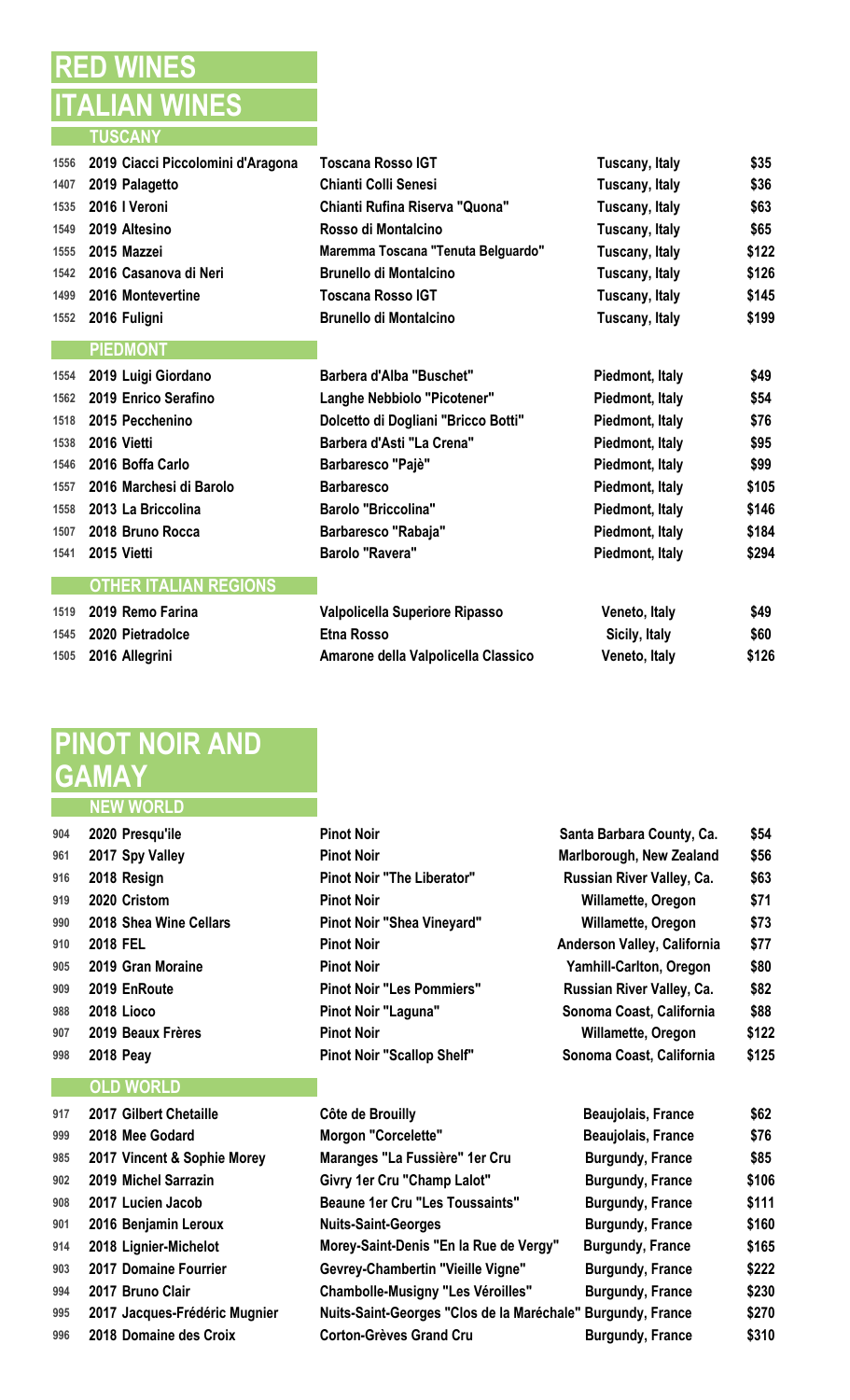### **SYRAH, GRENACHE & RELATED BLENDS**

| 1100 | 2018 Delas                | Côtes du Rhône "Saint Esprit"               | Rhone, France                     | \$30  |
|------|---------------------------|---------------------------------------------|-----------------------------------|-------|
| 1087 | 2019 Stolpman             | Syrah                                       | <b>Ballard Canyon, California</b> | \$64  |
| 1011 | 2018 Domaine de Mourchon  | <b>Cotes du Rhone "Grand Reserve"</b>       | <b>Rhone, France</b>              | \$66  |
| 1108 | 2017 Pierre Gaillard      | Crozes-Hermitage                            | Rhone, France                     | \$68  |
| 1002 | 2018 Saint-Damien         | <b>Gigondas Vieilles Vignes</b>             | <b>Rhone, France</b>              | \$76  |
| 1001 | 2017 Ferraton             | Chateauneuf-du-Pape "Le Parvis"             | <b>Rhone, France</b>              | \$90  |
| 1099 | 2017 Aurélien Chatagnier  | Saint-Joseph                                | Rhone, France                     | \$91  |
| 1088 | 2011 Owen Roe             | <b>Syrah "Chapel Block"</b>                 | Yakima Valley, Washington         | \$107 |
| 1098 | 2010 Domaine Lionnet      | <b>Cornas "Terre Brulée</b>                 | Rhone, France                     | \$113 |
| 1031 | 2020 Chapoutier           | <b>Chateauneuf-du-Pape "Les Bernardine"</b> | Rhone, France                     | \$115 |
|      | 1076 2017 Bernard Burgaud | <b>Cote-Rotie</b>                           | Rhone, France                     | \$160 |

### **CABERNET SAUVIGNON, MERLOT AND BLENDS DOMESTIC**

| 1354 | <b>NV Two Mountain</b>            | Hidden Horse Blend (Cabernet/Merlot)       | Rattlesnake Hills, Wa.       | \$34  |
|------|-----------------------------------|--------------------------------------------|------------------------------|-------|
| 1295 | 2019 Pedroncelli                  | <b>Cabernet Sauvignon "Three Vineyards</b> | Dry Creek, California        | \$45  |
| 1274 | 2019 Bench                        | <b>Cabernet Sauvignon</b>                  | Sonoma County, California    | \$46  |
| 1344 | 2018 Amavi                        | <b>Cabernet Sauvignon</b>                  | Walla Walla Valley, Wa.      | \$55  |
| 1301 | 2018 Trefethen                    | <b>Merlot</b>                              | Napa, California             | \$57  |
| 1353 | 2019 Trentadue                    | <b>Cabernet Sauvignon "La Storia"</b>      | Alexander Valley, California | \$62  |
| 1272 | 2019 Treana                       | <b>Cabernet Sauvignon blend</b>            | Paso Robles, California      | \$85  |
| 1352 | 2018 Vineyard 29                  | <b>Cabernet Sauvignon "CRU"</b>            | Napa, California             | \$86  |
| 1307 | <b>NV The Turk</b>                | <b>Cabernet Sauvignon blend (1.5L)</b>     | Paso Robles, California      | \$100 |
| 1315 | 2018 Groth                        | <b>Cabernet Sauvignon</b>                  | Oakville, California         | \$110 |
| 1348 | 2017 Heitz Cellar                 | <b>Cabernet Sauvignon</b>                  | Napa, California             | \$128 |
| 1347 | <b>2019 Tate</b>                  | <b>Cabernet Sauvignon</b>                  | Mount Veeder, California     | \$152 |
| 1304 | 2018 Coup de Foudre               | <b>Cabernet Sauvignon</b>                  | Napa, California             | \$215 |
| 1316 | 2013 Chappellet                   | <b>Cabernet Sauvignon "Pritchard Hill"</b> | Napa, California             | \$325 |
| 1275 | 2009 Morlet Family Vineyard       | <b>Cabernet Sauvignon "Passionement"</b>   | Napa, California             | \$350 |
| 1350 | 2014 Chappellet                   | <b>Cabernet Sauvignon "Pritchard Hill"</b> | Napa, California             | \$355 |
| 1351 | 2015 Chappellet                   | <b>Cabernet Sauvignon "Pritchard Hill"</b> | Napa, California             | \$355 |
| 1333 | 2016 Kathryn Kennedy              | <b>Cabernet Sauvignon</b>                  | Santa Cruz Mountains, Ca.    | \$375 |
| 1262 | 2016 Joseph Phelps                | <b>Cabernet Sauvignon blend "Insignia"</b> | Napa, California             | \$395 |
| 1355 | 2018 Opus One                     | <b>Cabernet Sauvignon blend</b>            | Oakville, California         | \$550 |
|      | <b>IMPORTED CABS &amp; BLENDS</b> |                                            |                              |       |

### **2015 Château du Raux Haut-Médoc Bordeaux, France \$51 2016 Château Saint-Georges Saint-Georges-Saint-Émilion Bordeaux, France \$75 2016 Château Respide-Medeville Graves Bordeaux, France \$76 2019 Château Lalande Saint-Julien Bordeaux, France \$82 2017 Château Picque Caillou Pessac-Léognan Bordeaux, France \$87**